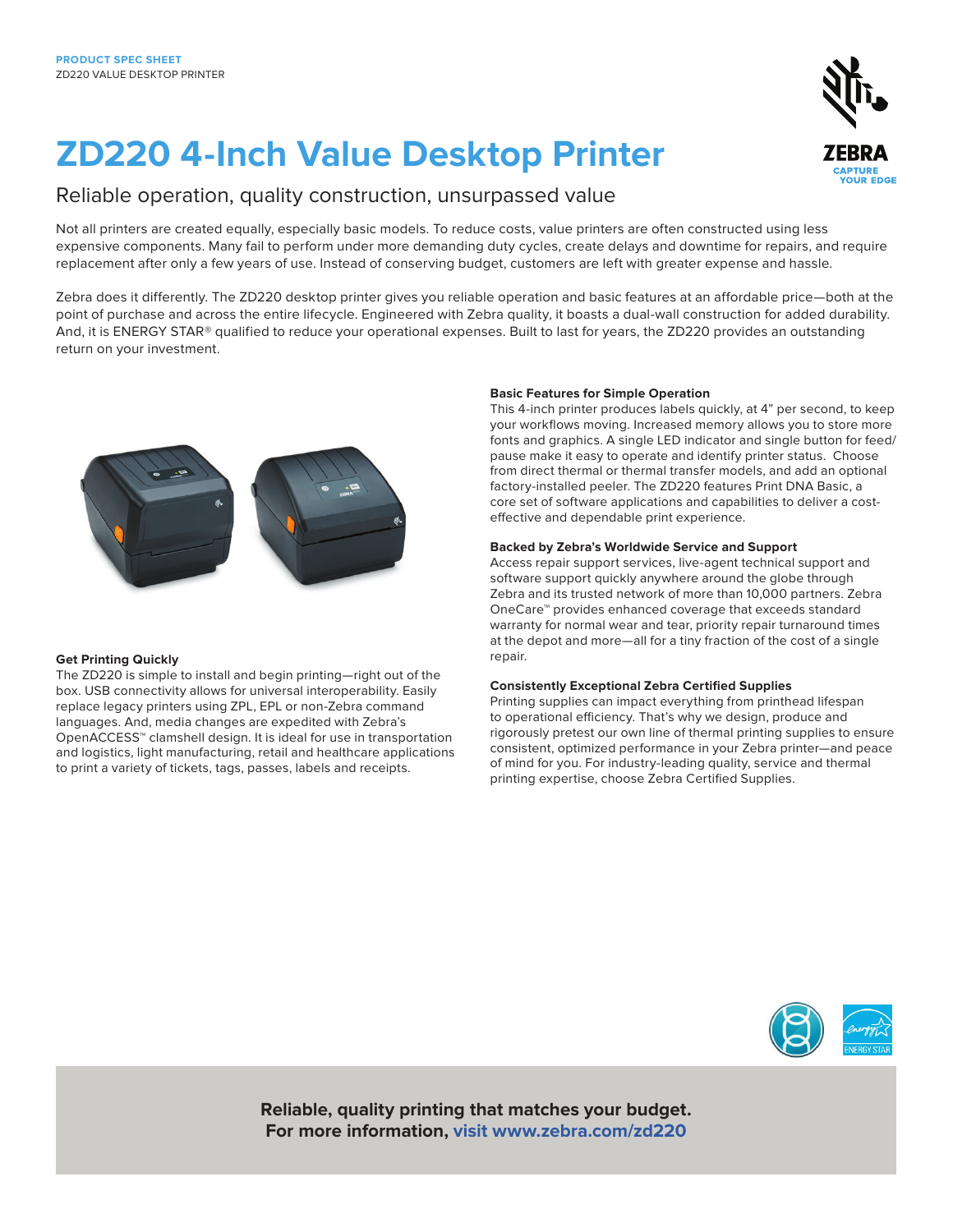## **Specifications**

#### **Standard Features**

- Thermal Transfer or Direct Thermal print method
- ZPL and EPL programming languages
- Single LED status indicator
- Single button for feed/pause
- USB connectivity
- OpenACCESS™ for easy media loading
- Dual-wall frame construction
- ENERGY STAR qualified
- ZebraDesigner Essentials easy label design tool free at www.zebra.com/ zebradesigner
- Two-year standard warranty

#### **Physical Characteristics**

| Dimension                     | Thermal Transfer:<br>10.5 in. L x 7.75 in. W x 7.5 in. H<br>267 mm L x 197 mm W x 191 mm H<br>Direct Thermal:<br>8.6 in. L x 6.9 in. W x 5.9 in. H<br>220 mm L x 176 mm W x 151 mm H |
|-------------------------------|--------------------------------------------------------------------------------------------------------------------------------------------------------------------------------------|
| Weight                        | 2.5 lbs./1.1 kg                                                                                                                                                                      |
| <b>Printer Specifications</b> |                                                                                                                                                                                      |
| Resolution*                   | 203 dpi/8 dots per mm                                                                                                                                                                |
| Memory                        | 128 MB Flash; 128 MB SDRAM                                                                                                                                                           |
| Maximum<br><b>Print Width</b> | 4.09 in /104 mm                                                                                                                                                                      |
| <b>Print Speed</b>            | 4 in./102 mm per second                                                                                                                                                              |
| <b>Media Sensors</b>          | • Movable black mark sensor, limited range from<br>center to left side<br>• Fixed off-center gap sensor                                                                              |
| <b>Firmware</b>               | ZPL II; EPL 2; XML                                                                                                                                                                   |

#### **Media and Ribbon Characteristics**

| Maximum<br>Label Length                  | 39.0 in /991 mm                                                                                                                   |
|------------------------------------------|-----------------------------------------------------------------------------------------------------------------------------------|
| <b>Media Width</b>                       | 1.00 in. / 25.4 mm to 4.4 in. / 112 mm                                                                                            |
| Media Roll Size                          | 5.00 in /127 mm outer diameter Core inner<br>diameter: 0.5 in. (12.7 mm) and 1.0 in. (25.4 mm)<br>standard, 1.5 in. (38.1 mm)     |
| <b>Thickness</b>                         | 0.003 in. (0.08 mm) min.; 0.0075 in. (.1905 mm)<br>max. (tear-off mode only)                                                      |
| <b>Media Types</b>                       | Roll-fed or fan-fold, die cut or continuous with or<br>without black mark, tag stock, continuous receipt<br>paper, and wristbands |
| <b>Ribbon Outside</b><br><b>Diameter</b> | 1.34 in./ 34 mm (74 m)                                                                                                            |
| Maximum Ribbon<br>Length                 | 244 ft. (74 m)                                                                                                                    |
| <b>Ribbon Ratio</b>                      | 1:1 media to ribbon (74 m)                                                                                                        |
| <b>Ribbon Width</b>                      | 1.33 in $/$ 33.8 mm $\degree$ 4.3 in $/$ 109.2 mm                                                                                 |
| Ribbon Core I.D.                         | 74 Meter ribbon 0.5 in / 12.7 mm                                                                                                  |